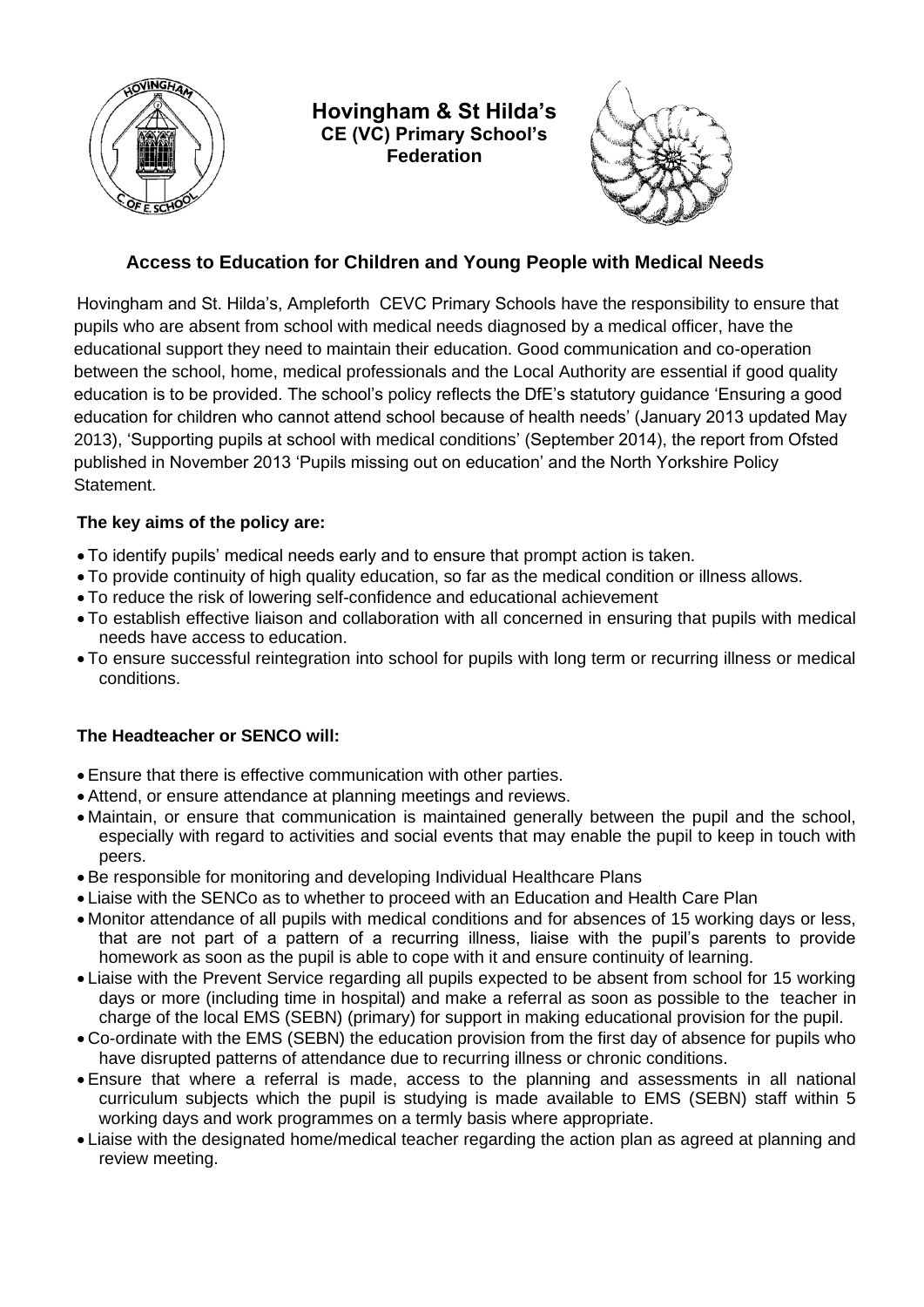- Make available to the EMS (SEBN) staff Individual Education Plans, Personal Education Plans, Individual Health Care Plans and Risk Assessments where appropriate.
- Supply EMS (SEBN) hospital teachers with background information on the child or young person and liaise to ensure that work set at an appropriate level for long and recurring admissions to hospital.
- Organise part-time attendance at school in combination with alternative provision if appropriate
- Monitor provision, progress and reintegration arrangements.
- Ensure that pupils who are not able to attend school because of medical needs have access to public examinations.
- Ensure that the views of pupils and parents/carers are taken into account
- Ensure that arrangements are in place to comply with procedures set out in the SEN Code of Practice (2014) where applicable.
- Promote equality of opportunity for pupils with medical needs having due regard for their duties under the Equality Act 2010.
- Keep the child on the school roll
- Review this policy annually

#### **Procedure to be followed when notification is received that a pupil has a medical condition**

(See Annex in DfE Statutory Guidance 'Supporting pupils at school with medical conditions' (September 2014)).

#### **Staff Training**

Any member of school staff providing support to a pupil with medical needs will receive suitable training**.** This will have been identified during the development or review of individual healthcare plans. The extent of training required will be assessed with reference to the existing knowledge and expertise of staff. Staff who provide support to pupils with medical conditions will be included in meetings where this is discussed.

The relevant healthcare professional will normally lead on identifying and agreeing with the school the type and level of training required, and how this can be obtained. The schools will ensure this remains up-to-date.

Training will be sufficient to ensure that staff are competent and have confidence in their ability to support pupils with medical conditions, and to fulfil the requirements as set out in individual healthcare plans. They will need an understanding of the specific medical conditions they are being asked to deal with, their implications and preventative measures.

Supply teachers will be briefed, both verbally and through notes in the class register, about any medical needs that children in the class have.

#### **The child's role in managing their own needs**

After discussion with parents, children who are competent will be encouraged to take responsibility for managing their own medicines and procedures. This will be reflected within individual healthcare plans.

Wherever possible, children are allowed to carry their own medicines and relevant devices or are able to access their medicines for self-medication quickly and easily. Children who can take their medicines themselves or manage procedures may require an appropriate level of supervision. If it is not appropriate for a child to self-manage, then relevant staff will help to administer medicines and manage procedures for them.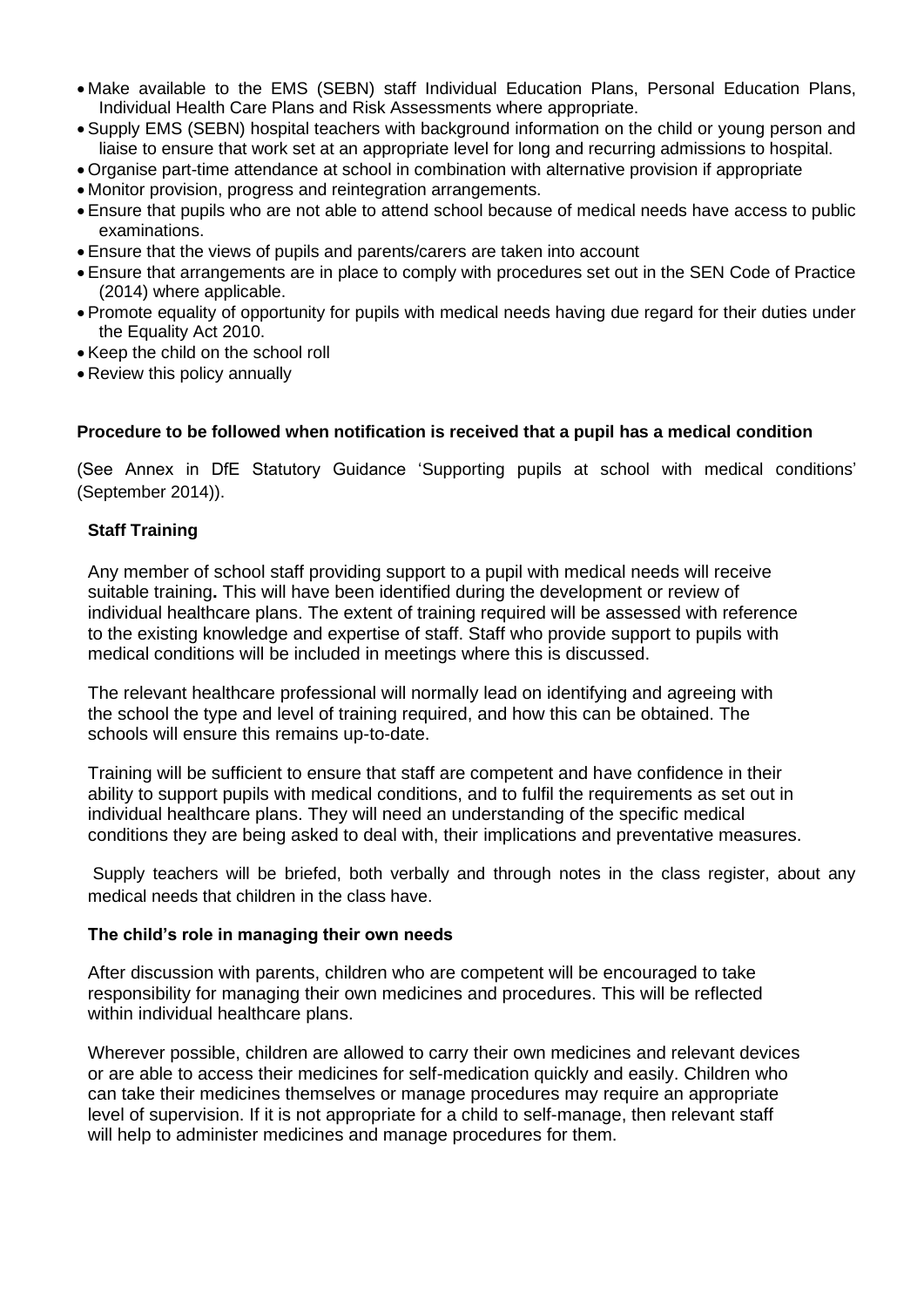If a child refuses to take medicine or carry out a necessary procedure, staff should not force them to do so, but follow the procedure agreed in the individual healthcare plan. Parents will be informed so that alternative options can be considered.

### **Managing Medicines on School Premises and Record Keeping of Medicines administered**

- medicines will only be administered at school when it would be detrimental to a child's health or school attendance not to do so
- no child under 16 will be given prescription or non-prescription medicines without their parent's written consent. Non-prescription medicines; e.g. paracetamol, antihistamine may be administered with written consent detailing dosage and frequency of administration.
- a child under 16 will never be given medicine containing aspirin unless prescribed by a doctor. Medication, eg for pain relief, will never be administered without first checking maximum dosages and when the previous dose was taken. Parents should be informed.
- where clinically possible, medicines should be prescribed in dose frequencies which enable them to be taken outside school hours.
- the schools will only accept prescribed medicines that are in-date, labelled, provided in the original container as dispensed by a pharmacist and include instructions for administration, dosage and storage. The exception to this is insulin which must still be in date, but will generally be available to schools inside an insulin pen or a pump, rather than in its original container.
- all medicines should be stored safely. Children should know where their medicines are at all times and be able to access them immediately. Where relevant, they should know who holds the key to the storage facility. Medicines and devices such as asthma inhalers, blood glucose testing meters and adrenaline pens will always be readily available to children and not locked away. This is particularly important to consider when outside of school premises, eg on school trips.
- the schools will keep controlled drugs that have been prescribed for a pupil securely stored in a non-portable container and only named staff will have access. Controlled drugs should be easily accessible in an emergency. A record will be kept of any doses used and the amount of the controlled drug held in school.
- school staff (but not supply staff) may administer a controlled drug to the child for whom it has been prescribed. Staff administering medicines will do so in accordance with the prescriber's instructions. The schools will keep a record of all medicines administered to individual children, stating what, how and how much was administered, when and by whom. Any side effects of the medication to be administered at school should be noted.
- where specific training for the administration of medication is required e.g. Epipen, sufficient numbers of staff will receive training, so that an appropriately trained member of staff is always available.
- when no longer required, medicines will be returned to the parent to arrange for safe disposal. Sharps boxes will always be used for the disposal of needles and other sharps.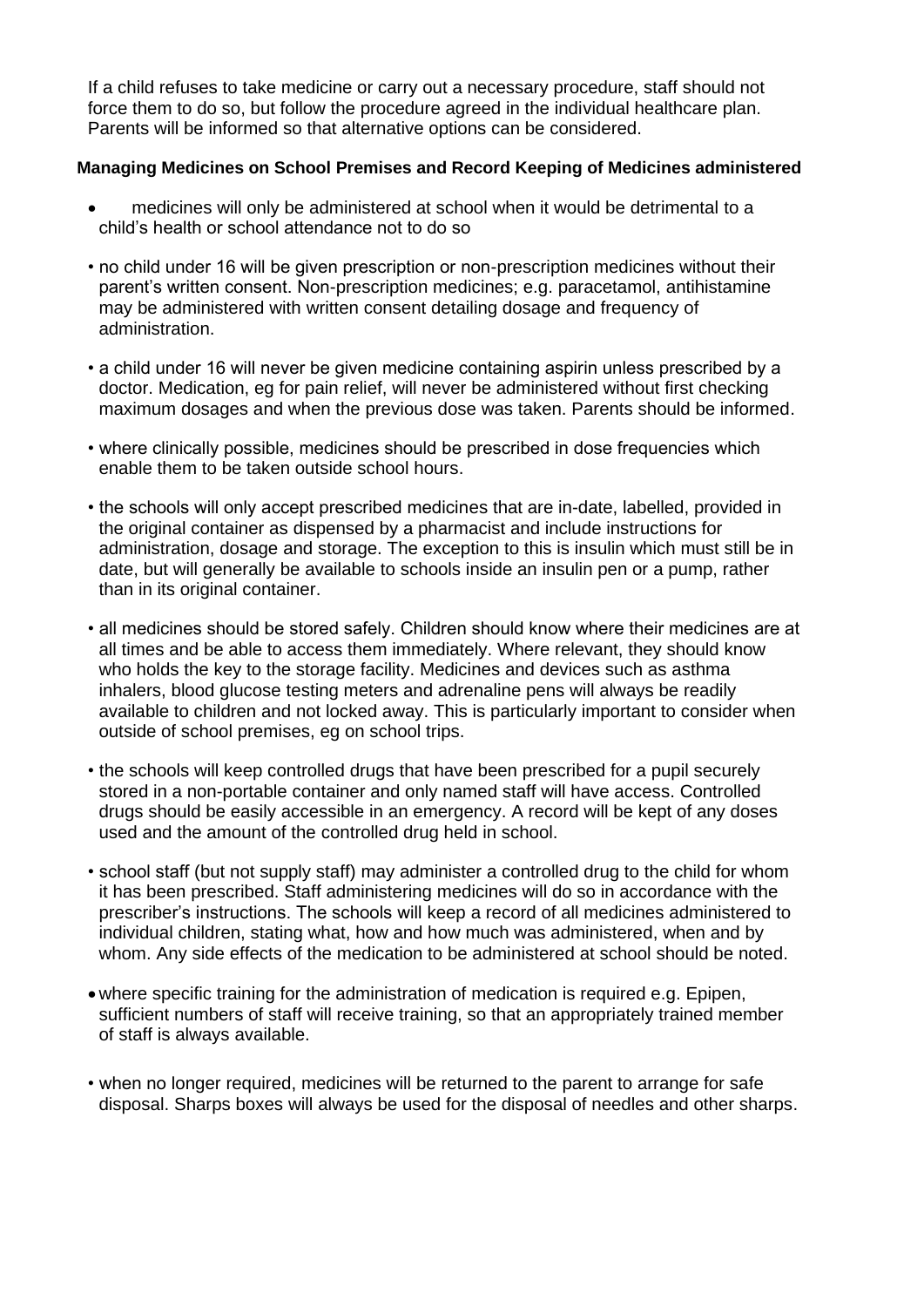## **Record keeping**

Written records will be kept of all medicines administered to children. Records offer protection to staff and children and provide evidence that agreed procedures have been followed. Parents should be informed if their child has been unwell at school.

### **Risk assessments for School Visits, holidays and other school activities outside of the normal timetable**

Teachers should be aware of how a child's medical condition will impact on their participation, but there should be enough flexibility for all children to participate according to their own abilities and with any reasonable adjustments. The schools will make arrangements for the inclusion of pupils in such activities with any adjustments as required unless evidence from a clinician such as a GP states that this is not possible.

The schools will consider what reasonable adjustments they might make to enable children with medical needs to participate fully and safely on visits. Staff will carry out a risk assessment so that planning arrangements take account of any steps needed to ensure that pupils with medical conditions are included. This will require consultation with parents and pupils and advice from the relevant healthcare professional to ensure that pupils can participate safely. Please also see Health and Safety Executive (HSE) guidance on school trips.

### **Emergency procedures**

As part of general risk management processes, the schools have arrangements in place for dealing with emergencies for all school activities wherever they take place, including on school trips.

Where a child has an individual healthcare plan, this should clearly define what constitutes an emergency and explain what to do, including ensuring that all relevant staff are aware of emergency symptoms and procedures. Other pupils in the school should know what to do in general terms, such as informing a teacher immediately if they think help is needed.

If a child needs to be taken to hospital, staff will stay with the child until the parent arrives, or accompany a child taken to hospital by ambulance. The schools will to ensure they understand the local emergency services cover arrangements and that the correct information is provided for navigation systems.

### **Unacceptable Practice**

Although school staff should use their discretion and judge each case on its merits with reference to the child's individual healthcare plan, it is not generally acceptable practice to:

- prevent children from easily accessing their inhalers and medication and administering their medication when and where necessary;
- assume that every child with the same condition requires the same treatment;
- ignore the views of the child or their parents; or ignore medical evidence or opinion (although this may be challenged);
- send children with medical conditions home frequently or prevent them from staying for normal school activities, including lunch, unless this is specified in their individual healthcare plans;